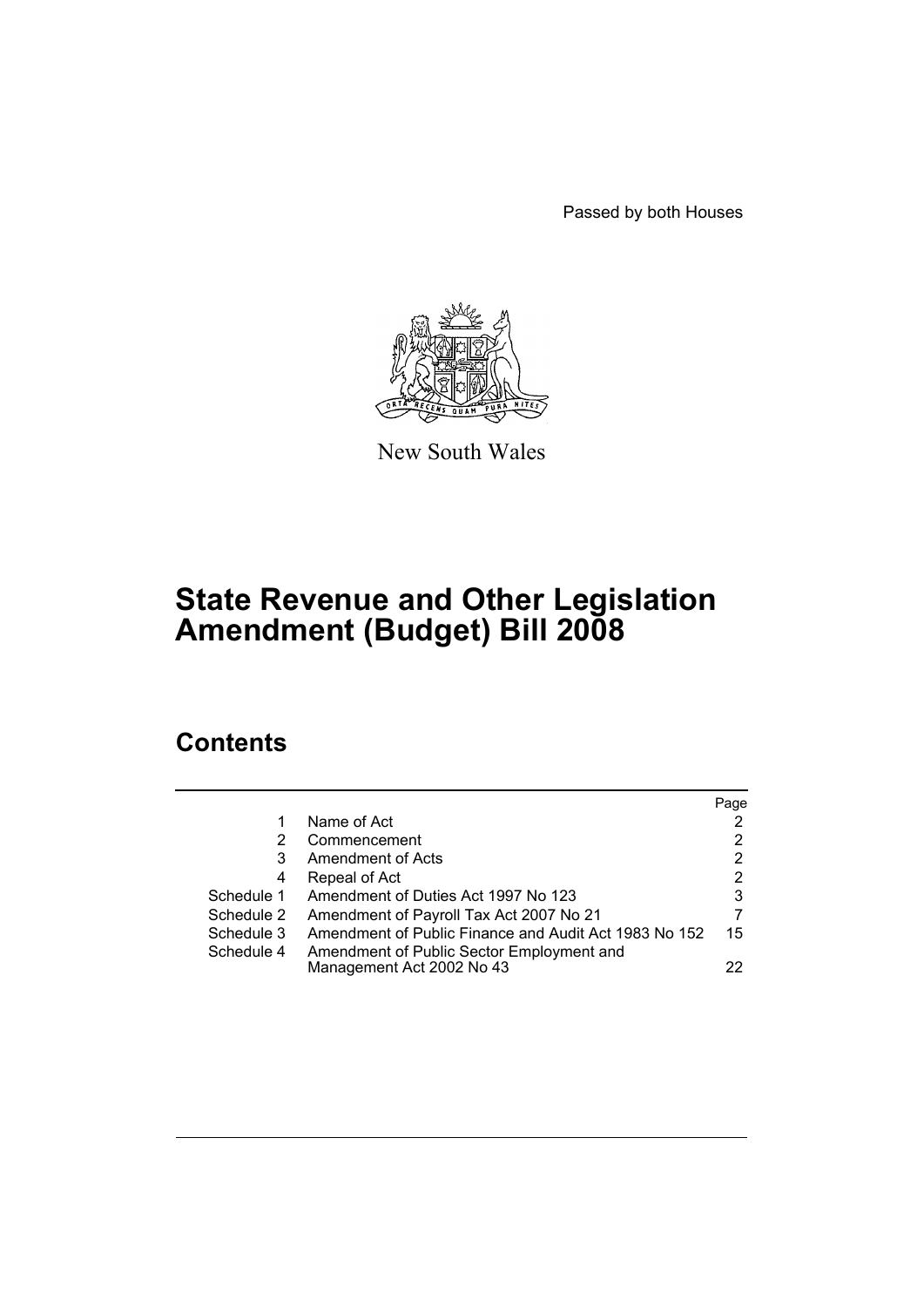*I certify that this public bill, which originated in the Legislative Assembly, has finally passed the Legislative Council and the Legislative Assembly of New South Wales.*

> *Clerk of the Legislative Assembly. Legislative Assembly, Sydney, , 2008*



New South Wales

# **State Revenue and Other Legislation Amendment (Budget) Bill 2008**

Act No , 2008

An Act to make miscellaneous amendments to State revenue and other legislation in connection with the Budget for the year 2008–2009.

*I have examined this bill and find it to correspond in all respects with the bill as finally passed by both Houses.*

*Assistant Speaker of the Legislative Assembly.*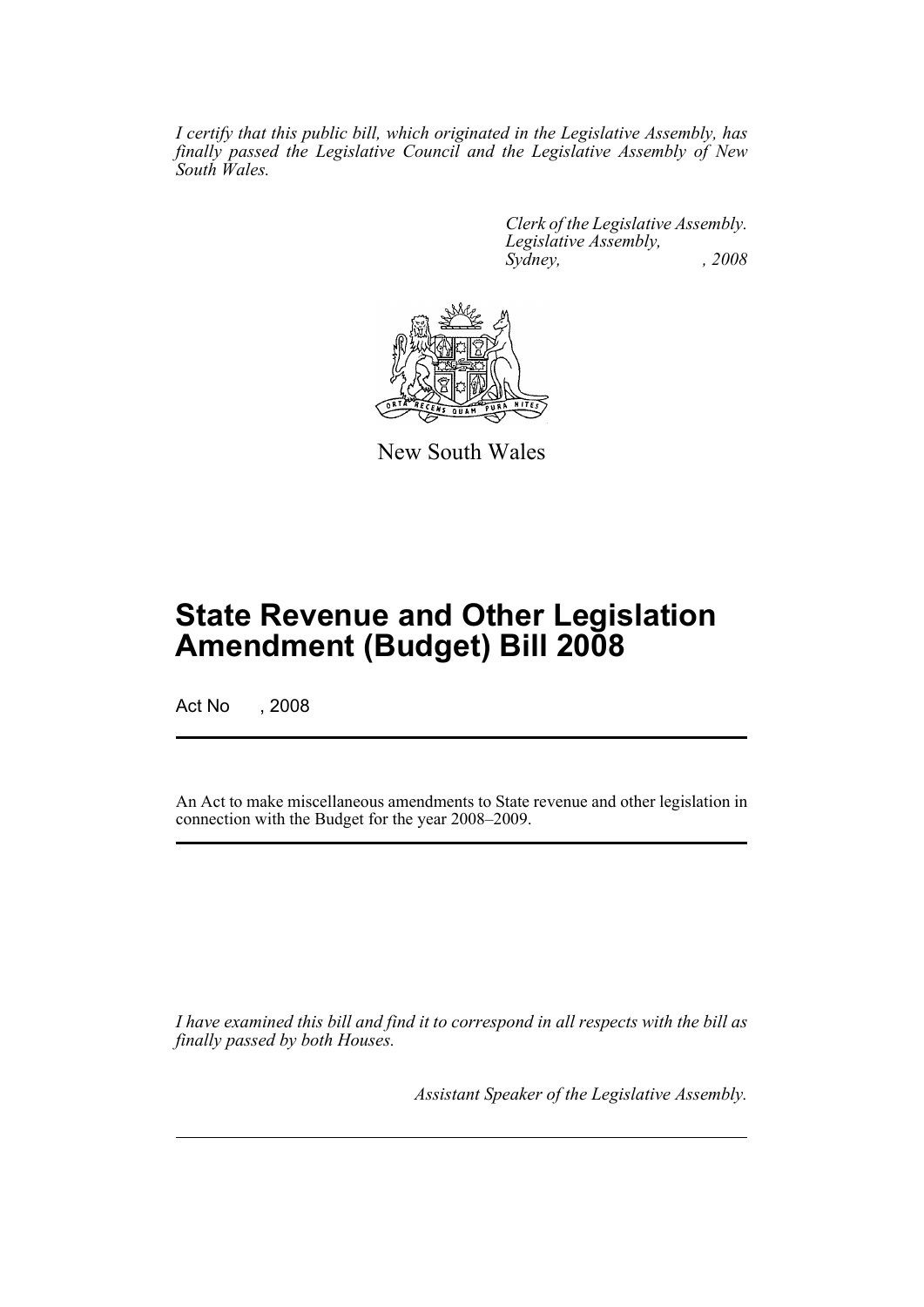### **The Legislature of New South Wales enacts:**

#### **1 Name of Act**

This Act is the *State Revenue and Other Legislation Amendment (Budget) Act 2008*.

#### **2 Commencement**

- (1) This Act commences on the date of assent to this Act, except as provided by subsection (2).
- (2) The following provisions commence, or are taken to have commenced, on the dates indicated:
	- (a) Schedule 1 [7] and [8] and Schedule 2—1 July 2008,
	- (b) Schedule 3—3 June 2008.

# **3 Amendment of Acts**

The Acts specified in Schedules 1–4 are amended as set out in those Schedules.

### **4 Repeal of Act**

- (1) This Act is repealed on the day following the day on which all of the provisions of this Act have commenced.
- (2) The repeal of this Act does not, because of the operation of section 30 of the *Interpretation Act 1987*, affect any amendment made by this Act.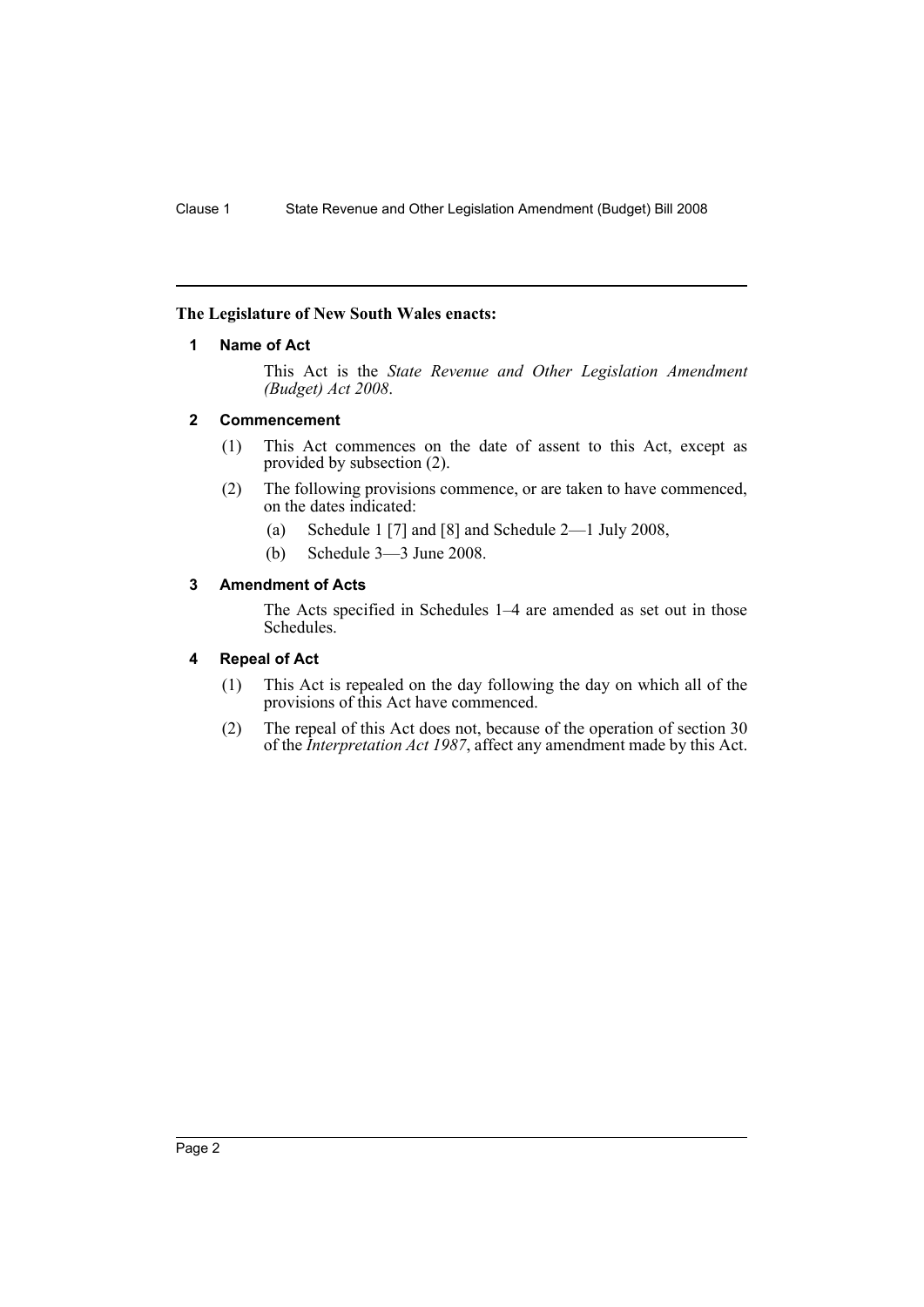Amendment of Duties Act 1997 No 123 Schedule 1

# **Schedule 1 Amendment of Duties Act 1997 No 123**

(Section 3)

#### **[1] Section 11 What is "dutiable property"?**

Omit "1 July 2012" from the note at the end of the section. Insert instead "1 January 2011".

# **[2] Sections 26, 26A and 28**

Omit "1 July 2012" wherever occurring. Insert instead "1 January 2011".

#### **[3] Section 34 Abolition of duty on all transfers of marketable securities and commercial fishery shares—effective 1 January 2009**

Insert "and commercial fishery shares" after "marketable securities" in section 34 (1).

### **[4] Section 34 (2)**

Insert "or commercial fishery shares" after "marketable securities".

#### **[5] Section 34 (3)**

Insert after section 34 (2):

(3) In this section:

*commercial fishery share* means a share in a share management fishery (within the meaning of the *Fisheries Management Act 1994*).

# **[6] Sections 35, 36 and 37 and notes to section 65 (6) and (7)**

Omit "1 July 2012" wherever occurring. Insert instead "1 January 2011".

# **[7] Section 66 Exemptions—marketable securities**

Insert after section 66 (10):

# (11) **"Top hatting" arrangements**

No duty is chargeable under this Chapter on a transfer, or an agreement for the sale or transfer, of marketable securities, or a vesting of marketable securities by or as a consequence of an order of a court, if the Chief Commissioner is satisfied that the transfer or vesting is made to give effect to a scheme that would qualify as a roll-over under Subdivision 124-Q of the *Income Tax Assessment Act 1997* of the Commonwealth.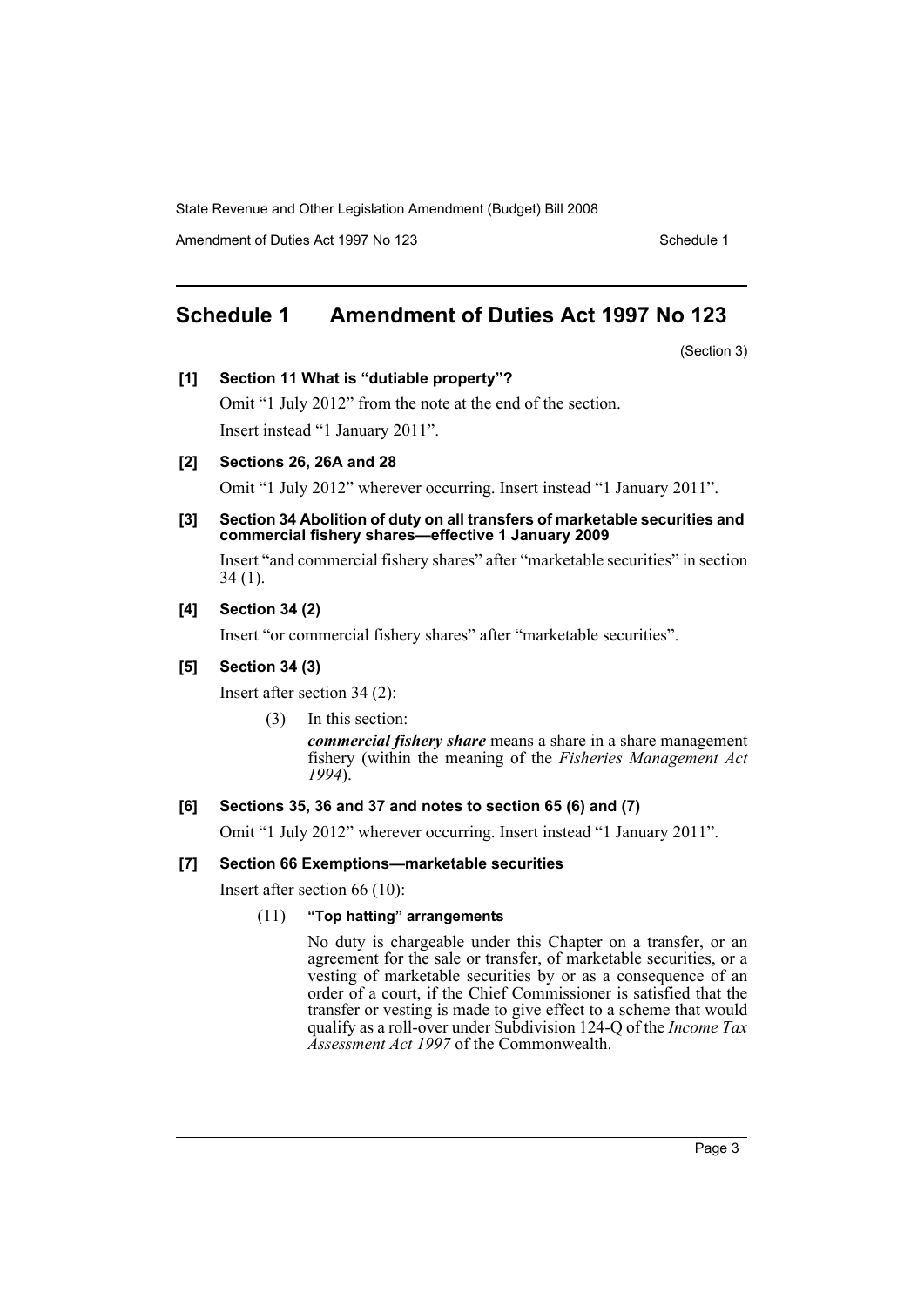Schedule 1 Amendment of Duties Act 1997 No 123

#### **[8] Section 163ZEA**

Insert after section 163ZE:

#### **163ZEA Exemption for "top hatting" arrangements**

- (1) An acquisition by a person of an interest in a landholder is an exempt transaction if the Chief Commissioner is satisfied that:
	- (a) the acquisition is made for the purpose of giving effect to a scheme that would qualify as a roll-over under Subdivision 124-Q of the *Income Tax Assessment Act 1997* of the Commonwealth, and
	- (b) when the scheme is completed, the interposed trust will be a listed trust, widely held trust or a land rich landholder, and
	- (c) the acquisition is not part of a scheme a purpose of which is to minimise duty otherwise payable under this Act.

**Note.** A roll-over involves a scheme for interposing a unit trust scheme (whether a new or existing unit trust scheme) between persons who have an ownership interest in 2 or more unit trust schemes, or in one or more companies and one or more unit trust schemes, and the unit trust schemes or companies in which they have an ownership interest. The interests of the unit holders or shareholders are stapled together to form stapled securities and the interposed unit trust becomes the owner of all the stapled interests.

- (2) An acquisition by a person for the purposes of a scheme referred to in Subdivision 124-Q of the *Income Tax Assessment Act 1997* of the Commonwealth ceases to be an exempt transaction if:
	- (a) the interposed trust is not a listed trust, widely held trust or land rich landholder when the scheme is completed, or
	- (b) the interposed trust ceases to be a listed trust, widely held trust or a land rich landholder at any time within 12 months after the scheme is completed.
- (3) If an acquisition ceases to be an exempt transaction:
	- (a) duty is chargeable under this Chapter in respect of the acquisition as if the acquisition had never been an exempt acquisition, and
	- (b) the person who made the acquisition must lodge an acquisition statement (within the meaning of section 163H) or a revised acquisition statement with the Chief Commissioner to reflect the fact that the acquisition has ceased to be an exempt transaction, and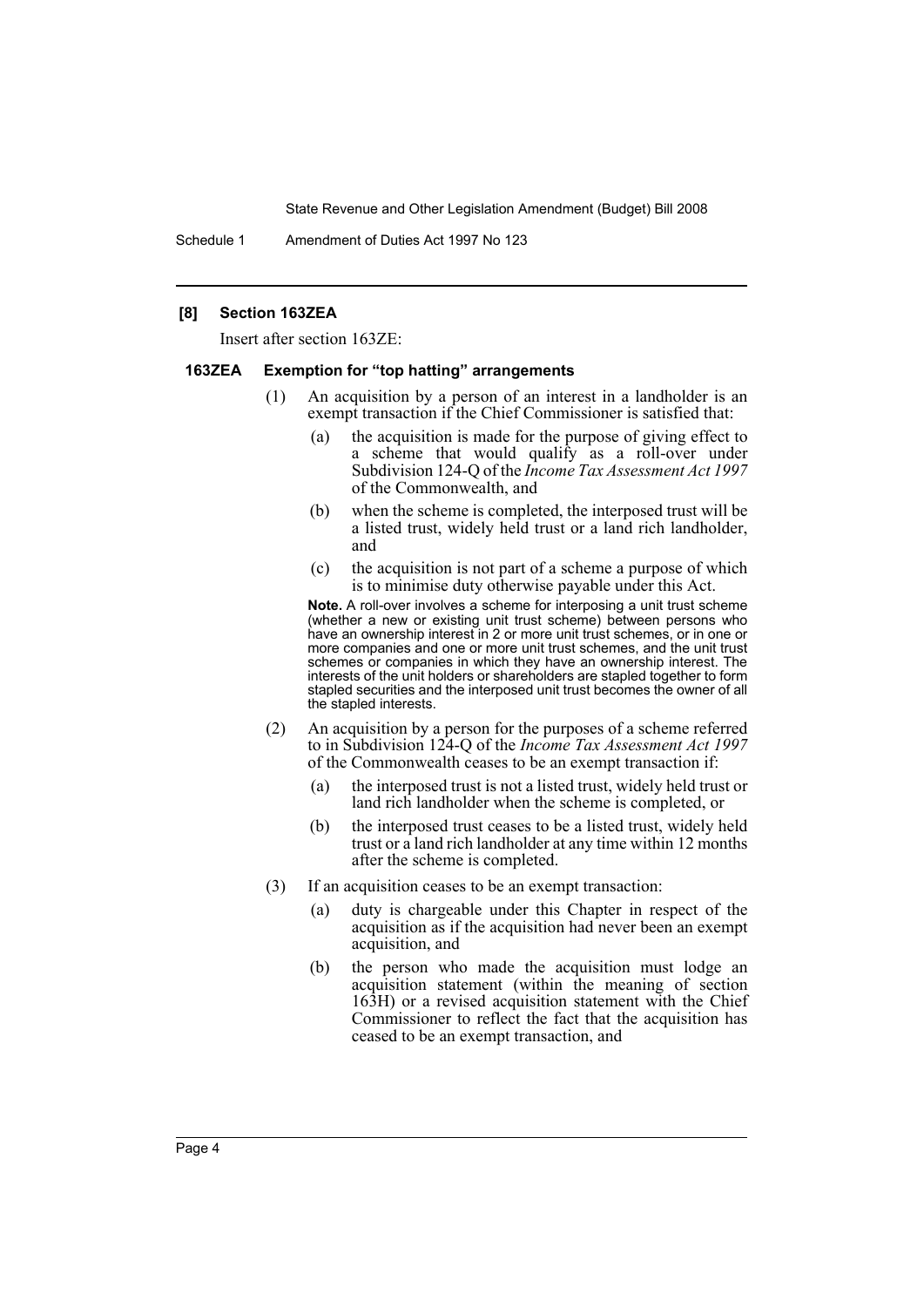Amendment of Duties Act 1997 No 123 Schedule 1

- (c) a tax default does not occur for the purposes of the *Taxation Administration Act 1996* if the duty (if any) chargeable under this Chapter as a result of the acquisition ceasing to be an exempt transaction is paid within 3 months after the acquisition ceases to be an exempt transaction.
- (4) In this section:

*interposed trust*, in relation to a scheme, has the same meaning as it has in section 124–1045 of the *Income Tax Assessment Act 1997* of the Commonwealth.

#### **[9] Section 274 Transfer of certain business property between family members**

Omit "statutory licences and permissions is abolished on 1 July 2012" from the note to section 274 (2).

Insert instead "shares in a share management fishery is abolished on 1 January 2009".

# **[10] Schedule 1 Savings, transitional and other provisions**

Insert at the end of clause 1 (1):

*State Revenue and Other Legislation Amendment (Budget) Act 2008*

# **[11] Schedule 1**

Insert at the end of Schedule 1 (with appropriate Part and clause numbering):

# **Part Provisions consequent on enactment of State Revenue and Other Legislation Amendment (Budget) Act 2008**

#### **Application of "top hatting" exemptions**

- (1) The amendment made to section 66 by the *State Revenue and Other Legislation Amendment (Budget) Act 2008* applies in respect of the following:
	- (a) an agreement for the sale or transfer of marketable securities first executed on or after 1 July 2008,
	- (b) a transfer of marketable securities that occurs on or after 1 July 2008 (except where made in conformity with an agreement for sale or transfer entered into before 1 July 2008),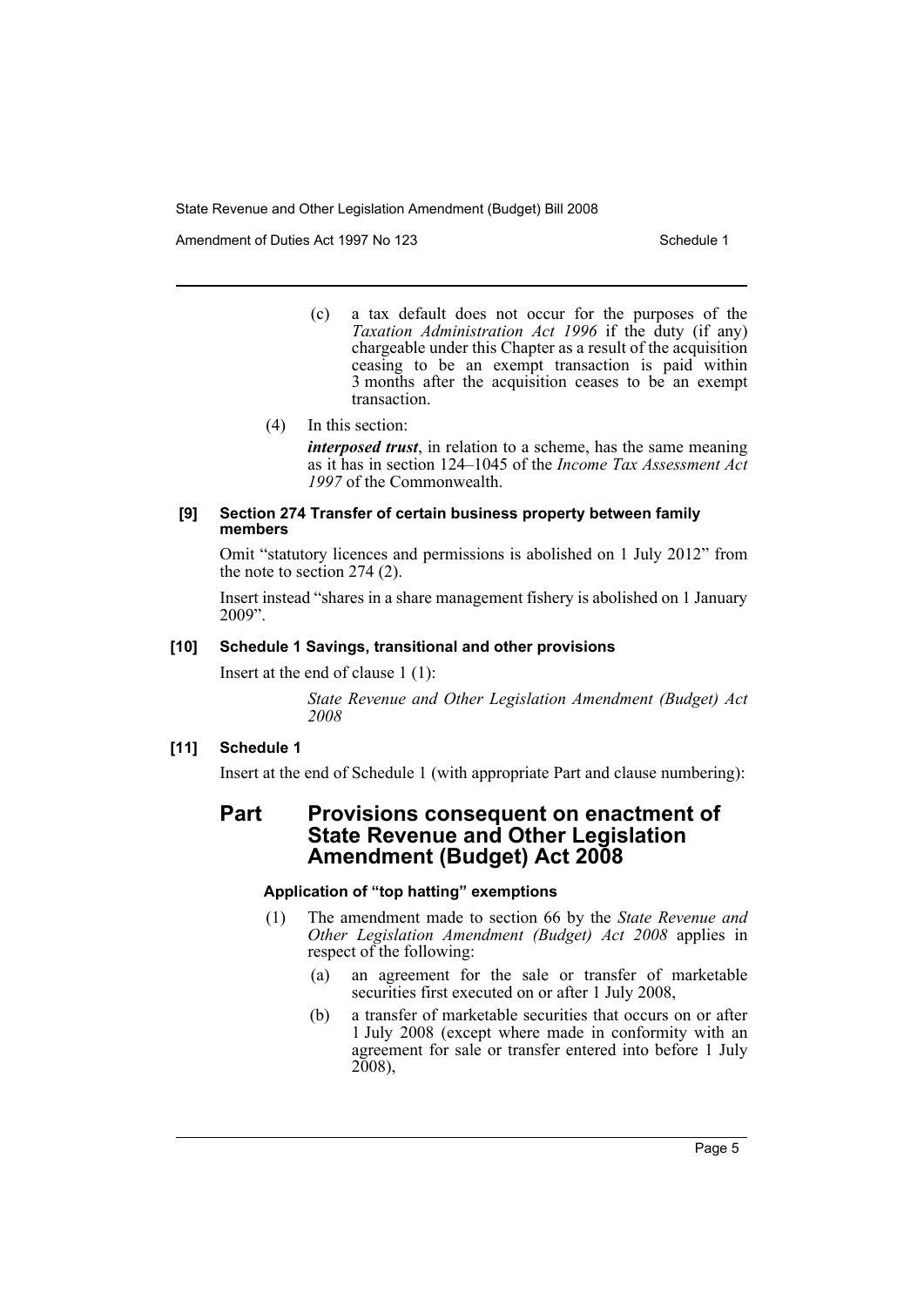Schedule 1 Amendment of Duties Act 1997 No 123

- (c) the vesting of marketable securities by or as a consequence of an order of a court, if the order is made on or after 1 July 2008.
- (2) Section 163ZEA, as inserted by the *State Revenue and Other Legislation Amendment (Budget) Act 2008*, applies in respect of an acquisition made on or after 1 July 2008.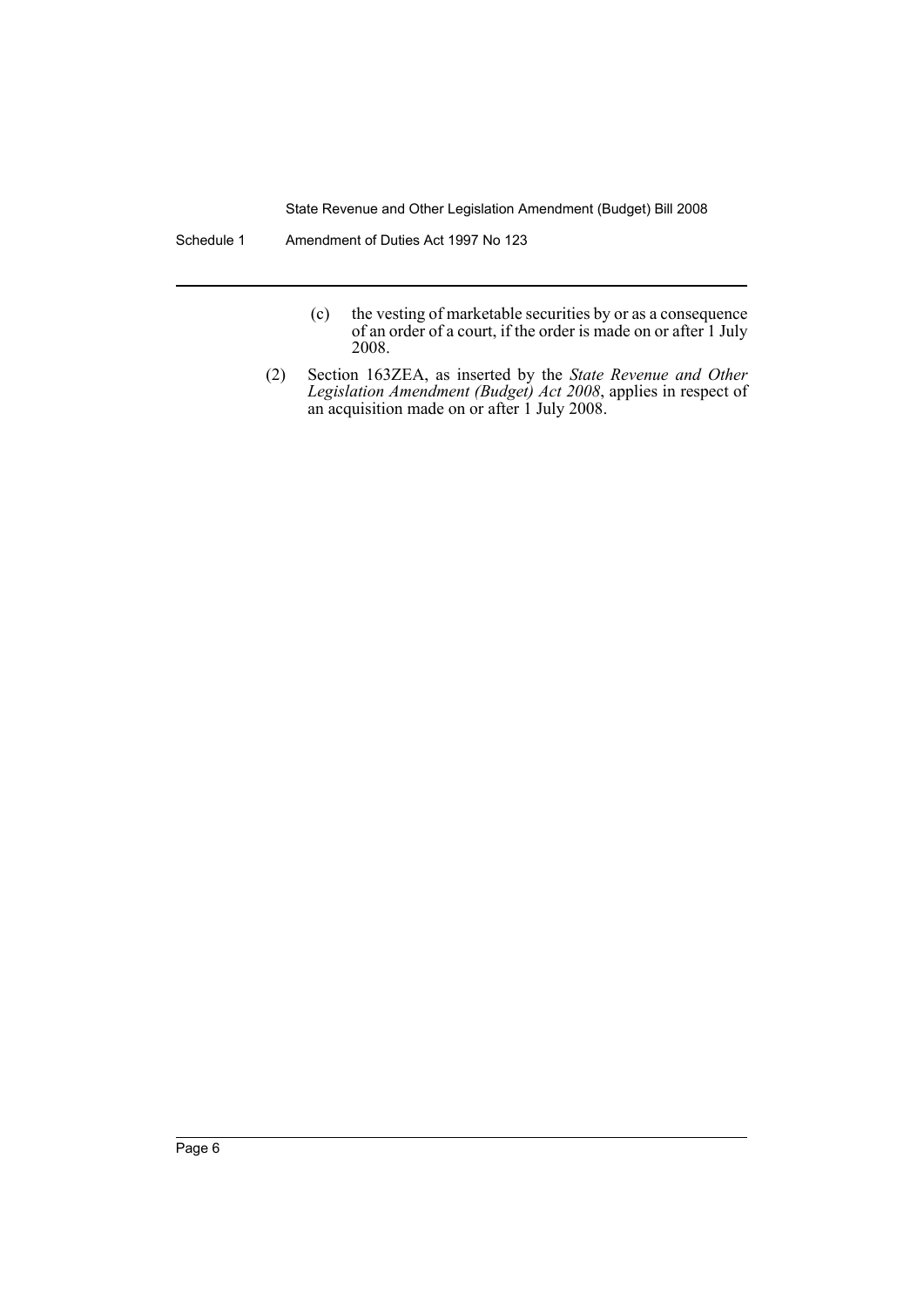Amendment of Payroll Tax Act 2007 No 21 Schedule 2

# **Schedule 2 Amendment of Payroll Tax Act 2007 No 21**

(Section 3)

#### **[1] Section 86 Registration**

Omit section 86 (1). Insert instead:

- (1) An employer who is not already registered must apply for registration as an employer under this Act if:
	- (a) during a month in a financial year the employer pays or is liable to pay, anywhere, wages of more than the weekly threshold amount per week that are wholly or partly taxable wages, or
	- (b) the employer is a member of a group the members of which together during a month in a financial year pay or are liable to pay, anywhere, wages of more than the weekly threshold amount per week that are wholly or partly taxable wages,

with the *weekly threshold amount* calculated in accordance with the following formula (disregarding any amount in cents):

$$
\frac{TA}{N}\times 7
$$

where:

*N* is the number of days in the financial year.

*TA* is the threshold amount for the financial year as provided by Schedule 1.

### **[2] Schedule 1 Calculation of payroll tax liability for financial year commencing 1 July 2007 and subsequent financial years**

Omit the definition of *R* in clause 1. Insert instead:

*R* is:

- (a) 6% until 1 January 2009, and
- (b) 5.75% on and from 1 January 2009 until the end of 31 December 2009, and
- (c) 5.65% on and from 1 January 2010 until the end of 31 December 2010, and
- (d) 5.5% on and from 1 January 2011.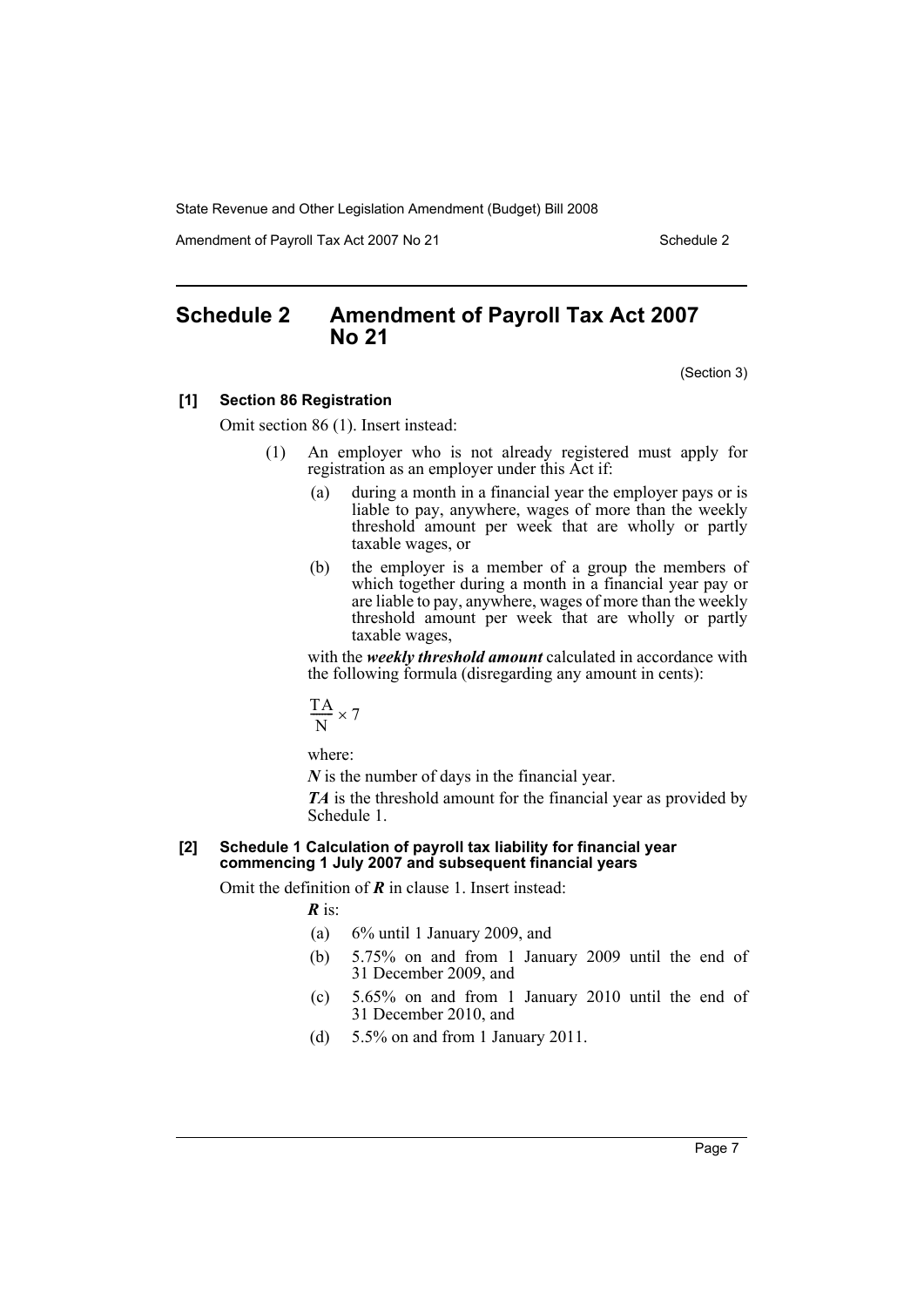Schedule 2 Amendment of Payroll Tax Act 2007 No 21

### **[3] Schedule 1, clause 1**

Omit the definition of *TA* or *threshold amount*. Insert instead:

*TA* or *threshold amount* is:

- (a) \$600,000 for a financial year before the financial year commencing on 1 July 2008, or
- (b) for the financial year commencing on 1 July 2008 and subsequent financial years—the threshold amount for that financial year determined in accordance with clause 1A.

#### **[4] Schedule 1, clause 1A**

Insert after clause 1:

#### **1A Indexation of threshold amount commencing in 2008**

- (1) This clause applies to the determination of the threshold amount for the financial year commencing on 1 July 2008 and subsequent financial years.
- (2) The threshold amount for a financial year is to be determined by multiplying  $$600,000$  by  $A/B$ , where:

*A* is the Sydney CPI number for March in the financial year before the financial year for which the threshold amount is to be determined, and

*B* is the Sydney CPI number for March 2006, and

*A/B* is calculated to 3 decimal places.

- (3) If the threshold amount for a financial year determined in accordance with subclause (2) would be an amount that is less than the threshold amount for the previous financial year, the threshold amount for the financial year is to be determined to be the same as the threshold amount for that previous financial year.
- (4) If the threshold amount determined under this clause for a financial year is not a multiple of \$1,000, the amount is to be rounded to the nearest \$1,000 (with an amount of \$500 to be rounded down).
- (5) The Chief Commissioner is to publish a notice in the Gazette before the start of each financial year (starting with the financial year commencing on 1 July 2009) specifying the threshold amount determined under this clause for the financial year.

**Note.** The threshold amount for the 2008 financial year determined under this clause is \$623,000.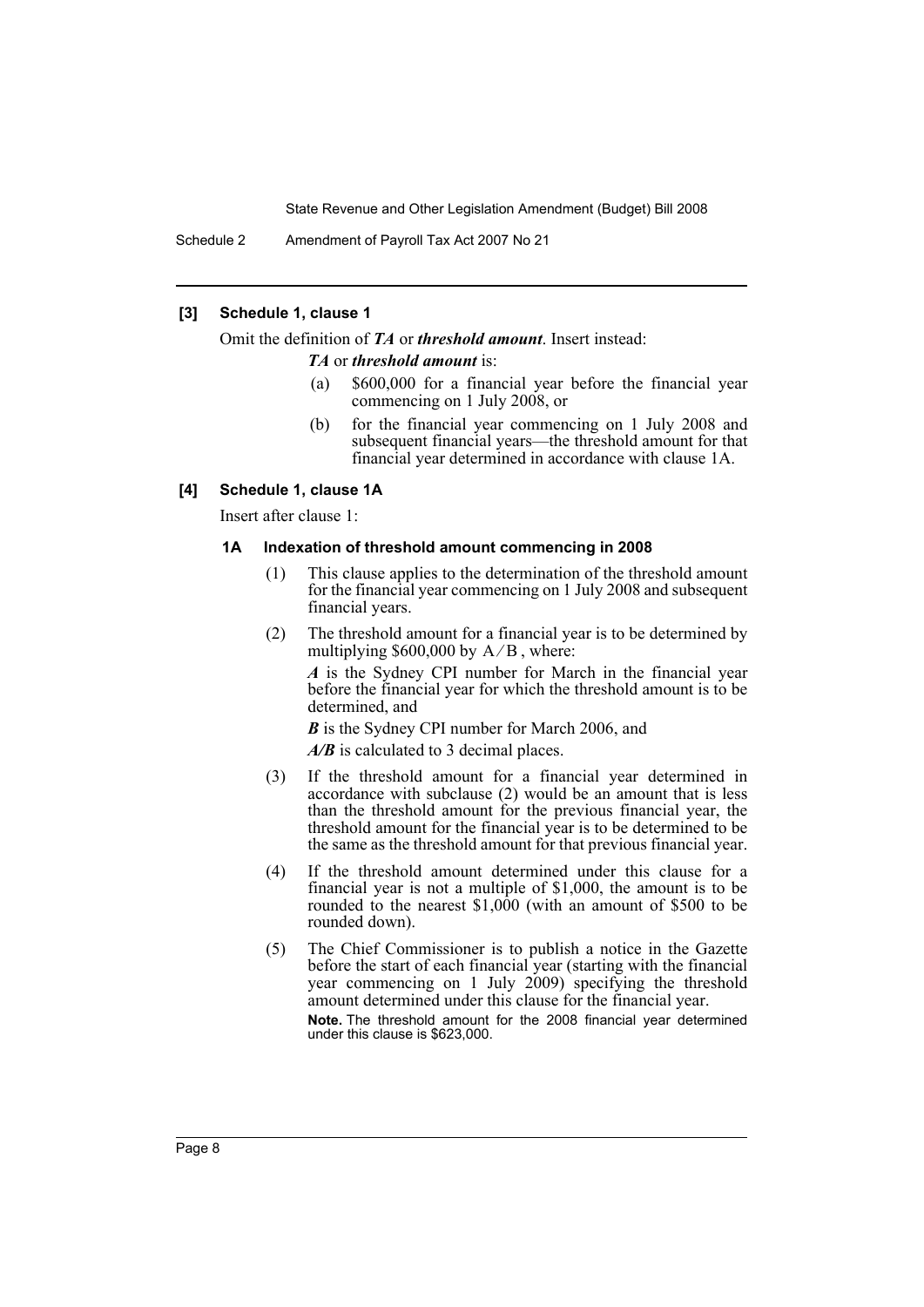Amendment of Payroll Tax Act 2007 No 21 Schedule 2

(6) In this clause:

*Sydney CPI number* means the Consumer Price Index (All Groups Index) for Sydney issued by the Australian Statistician.

#### **[5] Schedule 2 NSW specific provisions**

Insert after clause 3:

#### **3A Special provision for financial years 2008–2010**

For payroll tax payable in relation to a financial year commencing on 1 July 2008, 2009 or 2010:

- (a) the amount of payroll tax that an employer is required to pay is to be ascertained in accordance with Schedule 2A rather than Schedule 1, and
- (b) clauses 2 and 3 do not apply to the calculation of that payroll tax, and
- (c) a reference in section 82 (Determination of correct amount of payroll tax) to Schedule 1 is to be read as a reference to Schedule 2A.

# **[6] Schedule 2A**

Insert after Schedule 2:

# **Schedule 2A Special provisions for financial years 2008–2010**

(Schedule 2, clause 3A)

# **Part 1 Introduction**

# **1 Application of Schedule**

This Schedule applies for the purpose of ascertaining the payroll tax payable by an employer in relation to a financial year commencing on 1 July 2008, 2009 or 2010.

# **2 Determination of amount of payroll tax**

- (1) The amount that an employer is liable to pay as payroll tax for any period is to be determined in accordance with this Schedule.
- (2) The amount of payroll tax that an employer is required to pay in relation to a return of wages in respect of a period is the amount determined for that period in accordance with this Schedule.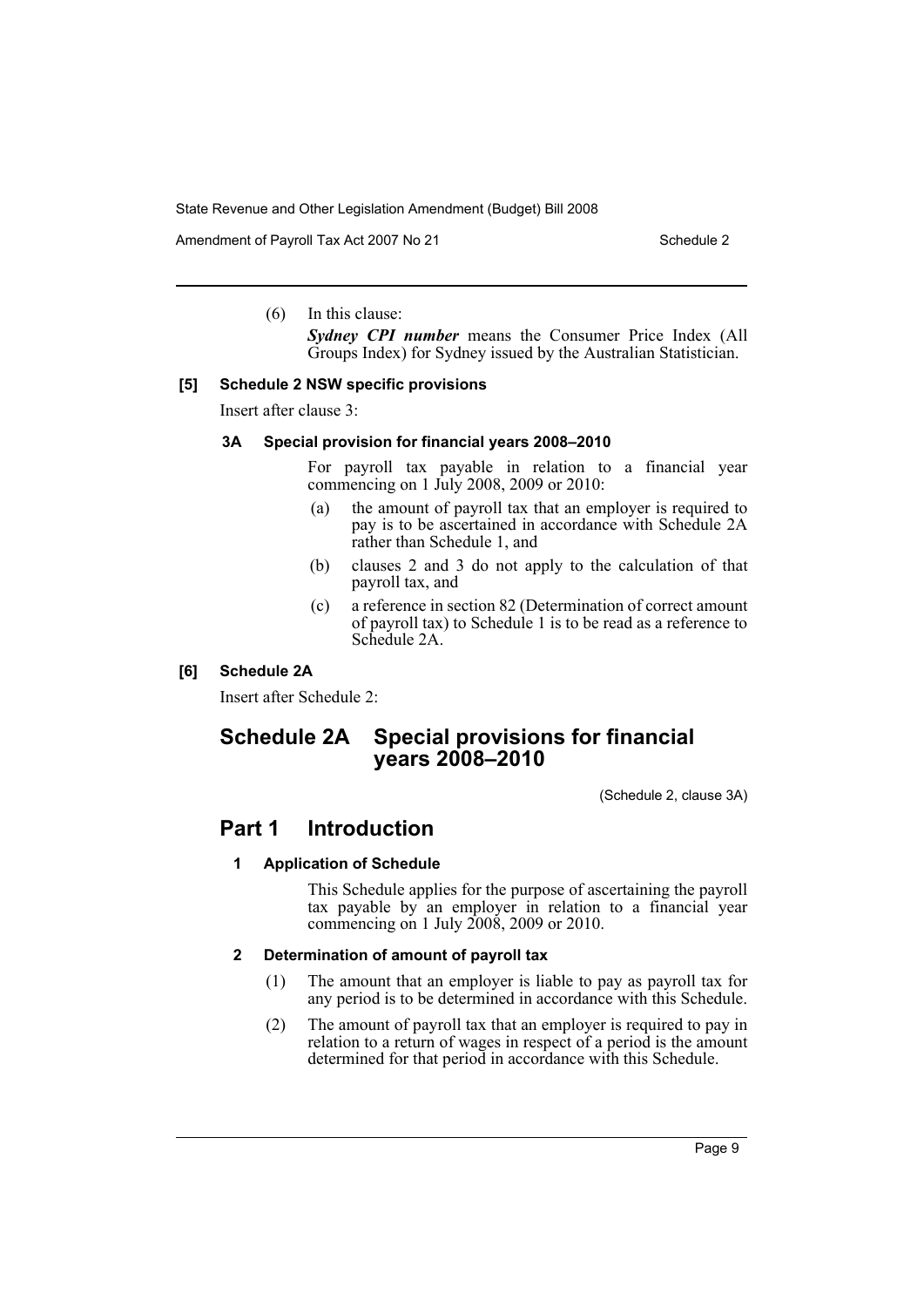Schedule 2 Amendment of Payroll Tax Act 2007 No 21

#### **3 Determination of payroll tax for full financial year**

The amount that an employer is liable to pay as payroll tax for a financial year is to be determined as the sum of the amount that the employer is liable to pay as payroll tax for the first half of the financial year and the amount that the employer is liable to pay as payroll tax for the second half of the financial year, with those amounts determined in accordance with this Schedule.

**Note.** This method of adding the payroll tax payable for 2 half-years accommodates the change of tax rates that occurs on 1 January of 2009, 2010 and 2011 (which is half way through each of the relevant financial years).

#### **4 Definitions**

In this Schedule:

*annual threshold amount* means the threshold amount under Schedule 1 for the financial year of which the relevant period forms part.

*financial year* means a financial year commencing on 1 July 2008, 2009 or 2010.

*half-year* means the first or second half of a financial year (with the first half comprising the months July to December and the second half comprising the months January to June).

*N* is the number of days in the relevant period.

*R* has the same value as in Schedule 1 in respect of the relevant period.

*relevant period* means the period to which the calculation of the relevant payroll tax relates.

*TA* or *threshold amount* for a relevant period is the amount calculated by multiplying the annual threshold amount by  $N/365$ .

**Note.** Clauses 9 and 14 provide that when wages for half a financial year are less than the threshold amount for that half-year, the unused portion of that threshold amount is to be allocated to the other half of the financial year.

# **Part 2 Employers who are not members of a group**

#### **5 Application of Part**

This Part applies only to an employer who is not a member of a group.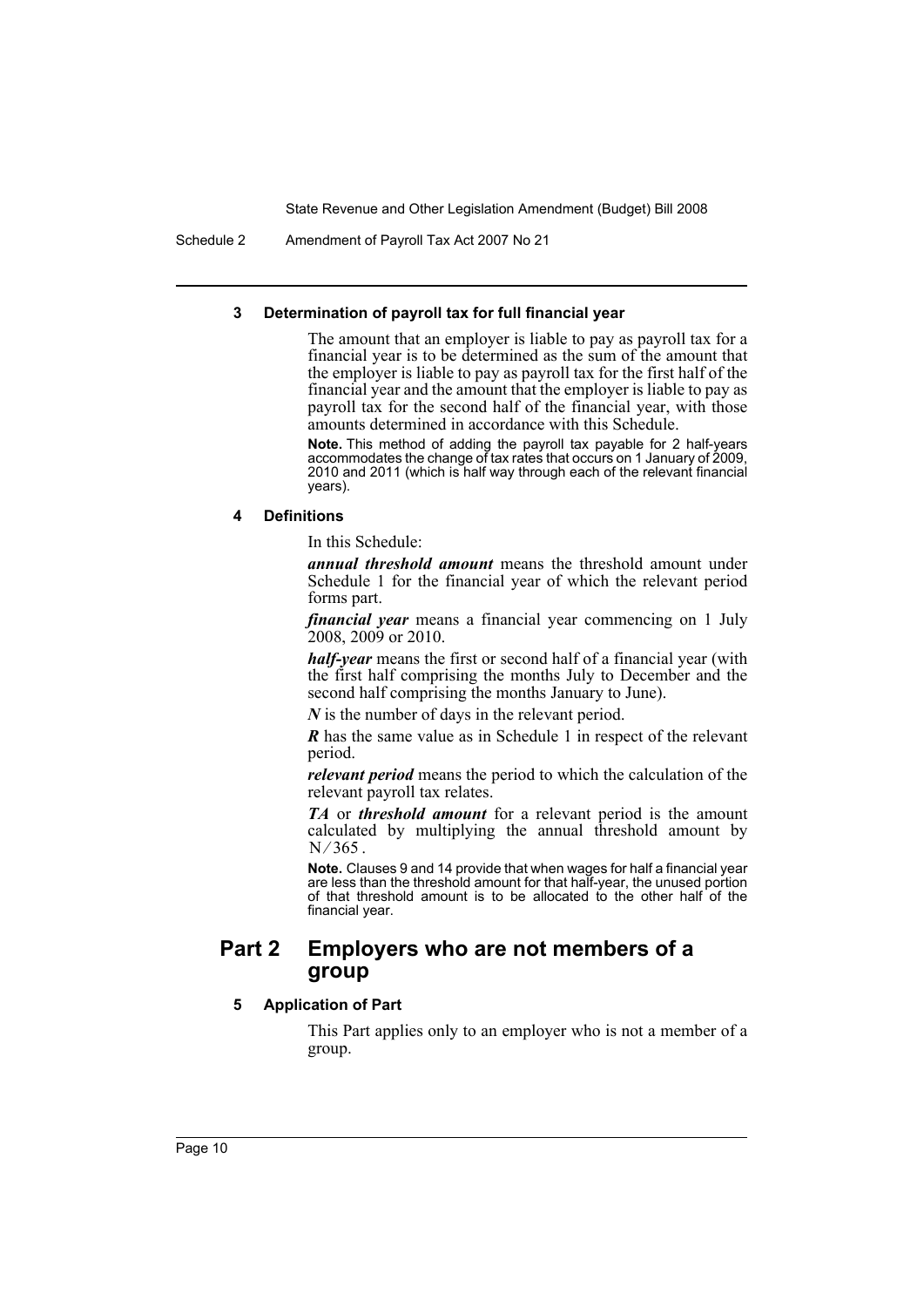Amendment of Payroll Tax Act 2007 No 21 Schedule 2

#### **6 Definitions**

#### In this Part:

*C* is the number of days in the relevant period in respect of which the employer paid or was liable to pay taxable wages or interstate wages (otherwise than as a member of a group).

*IW* represents the total interstate wages paid or payable by the employer concerned (otherwise than as a member of a group) during the relevant period.

*TW* represents the total taxable wages paid or payable by the employer concerned (otherwise than as a member of a group) during the relevant period.

#### **7 Payroll of employer not more than threshold**

An employer is not liable to pay payroll tax for a relevant period if the total taxable wages and interstate wages paid or payable by the employer (otherwise than as a member of a group) during that period is not more than the *employer's threshold amount* for that period, being the amount calculated in accordance with the following formula:

$$
TA \times \frac{C}{N}
$$

# **8 Payroll of employer over threshold**

If the total taxable wages and interstate wages paid or payable by an employer (otherwise than as a member of a group) during the relevant period is more than the employer's threshold amount for that period, the employer is liable to pay as payroll tax for that period the amount of dollars calculated in accordance with the following formula:

$$
\left[ TW - \left[ \frac{TW}{TW + IW} \times TA \times \frac{C}{N} \right] \right] \times R
$$

#### **9 Increase in half-year threshold for threshold credit from other half-year**

(1) If the total taxable wages and interstate wages paid or payable by an employer during a half-year otherwise than as a member of a group (*the half-year total*) is less than the threshold amount for that half-year (*the half-year TA*), the difference between the half-year total and the half-year TA is to be added to the threshold amount for the other half-year of the financial year concerned to arrive at an *adjusted TA* for that other half-year.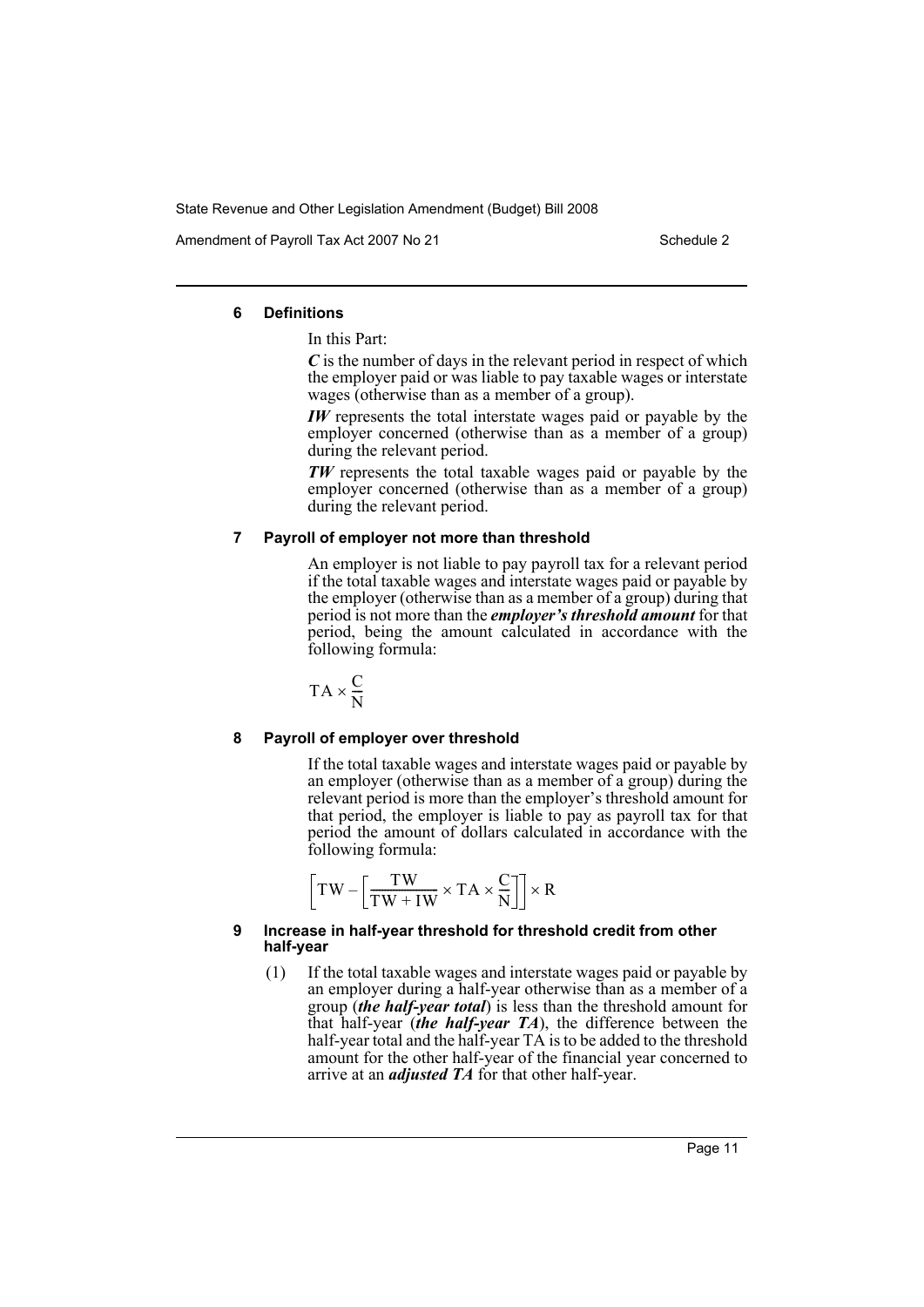Schedule 2 Amendment of Payroll Tax Act 2007 No 21

- (2) When there is an adjusted TA for the second half of a financial year, the threshold amount for any relevant period in that second half is the amount determined by multiplying the adjusted TA by.  $N/181$ .
- (3) When there is an adjusted TA for the first half of a financial year, that adjusted TA is the threshold amount that is to be used to determine the amount that the employer is liable to pay as payroll tax for that first half (as part of the determination of the amount of payroll tax payable for the full financial year) but is not to be used to redetermine the amount of payroll tax for any relevant period that is part of that first half.

# **Part 3 Groups with a designated group employer**

# **10 Application of Part**

This Part applies only to an employer who is a member of a group for which there is a designated group employer.

# **11 Definitions**

In this Part:

*C* is the number of days in the relevant period in respect of which at least one member of the group paid or was liable to pay (as a member of the group) taxable wages or interstate wages.

*GIW* represents the total interstate wages paid or payable by the group concerned during the relevant period.

*GTW* represents the total taxable wages paid or payable by the group concerned during the relevant period.

*TW* represents the total taxable wages paid or payable by the employer concerned (as a member of the group) during the relevant period.

# **12 Payroll of group not more than threshold**

None of the members of a group is liable to pay payroll tax for the relevant period if the total taxable wages and interstate wages paid or payable by the group during that period is not more than the *group threshold amount* for that period, being the amount calculated in accordance with the following formula:

$$
TA \times \frac{C}{N}
$$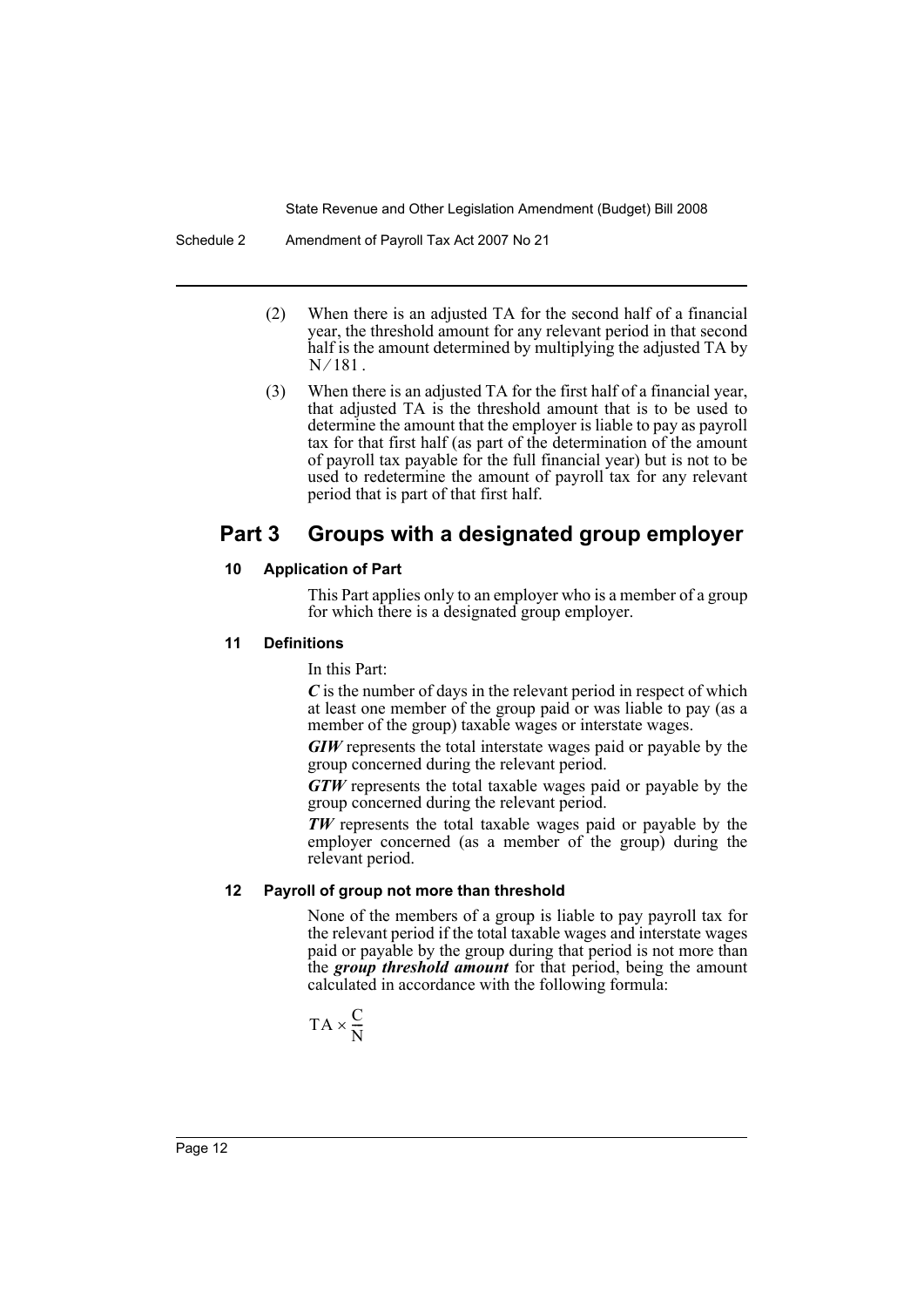Amendment of Payroll Tax Act 2007 No 21 Schedule 2

#### **13 Payroll of group over threshold**

- (1) If the total taxable wages and interstate wages paid or payable by a group during the relevant period is more than the group threshold amount for that period, payroll tax is payable as provided by subclauses (2) and (3).
- (2) The designated group employer for the group is liable to pay as payroll tax for the relevant period the amount of dollars calculated in accordance with the following formula:

$$
\left[\text{T} \text{W} - \left[\frac{\text{G} \text{T} \text{W}}{\text{G} \text{T} \text{W} + \text{G} \text{I} \text{W}} \times \text{T} \text{A} \times \frac{\text{C}}{\text{N}}\right]\right] \times \text{R}
$$

(3) Each member of the group (other than that designated group employer) is liable to pay as payroll tax for the relevant period the amount of dollars calculated in accordance with the following formula:

 $TW \times R$ 

#### **14 Increase in second-half TA for first-half credit**

- (1) If the total taxable wages and interstate wages paid or payable by a group during a half-year (*the half-year total*) is less than the threshold amount for that half-year (*the half-year TA*), the difference between the half-year total and the half-year TA is to be added to the threshold amount for the other half-year of the financial year concerned to arrive at an *adjusted TA* for that other half-year.
- (2) When there is an adjusted TA for the second half of a financial year, the threshold amount for any relevant period in that second half is the amount determined by multiplying the adjusted TA by.  $N/181$ .
- (3) When there is an adjusted TA for the first half of a financial year, that adjusted TA is the threshold amount that is to be used to determine the amount that the employer is liable to pay as payroll tax for that first half (as part of the determination of the amount of payroll tax payable for the full financial year) but is not to be used to redetermine the amount of payroll tax for any relevant period that is part of that first half.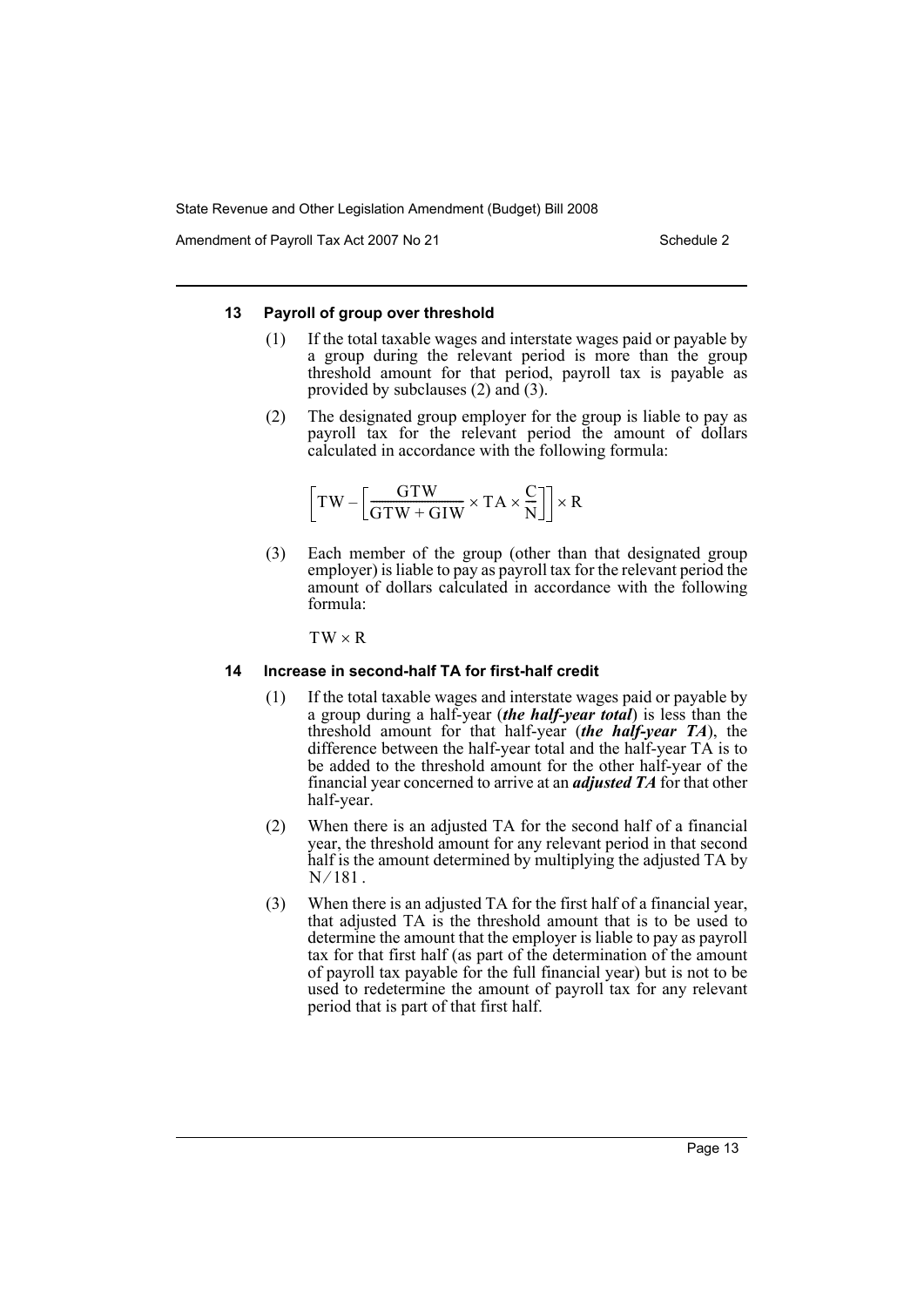Schedule 2 Amendment of Payroll Tax Act 2007 No 21

# **Part 4 Groups with no designated group employer**

# **15 Application of Part**

This Part applies only to an employer who is a member of a group for which there is no designated group employer.

# **16 Definitions**

In this Part:

*TW* represents the total taxable wages paid or payable by the employer concerned (as a member of the group) during the relevant period.

# **17 Calculation of payroll tax**

Each member of the group is liable to pay as payroll tax for the relevant period the amount of dollars calculated in accordance with the following formula:

 $TW \times R$ 

# **[7] Schedule 3 Savings, transitional and other provisions**

Insert at the end of clause 1 (1):

*State Revenue and Other Legislation Amendment (Budget) Act 2008*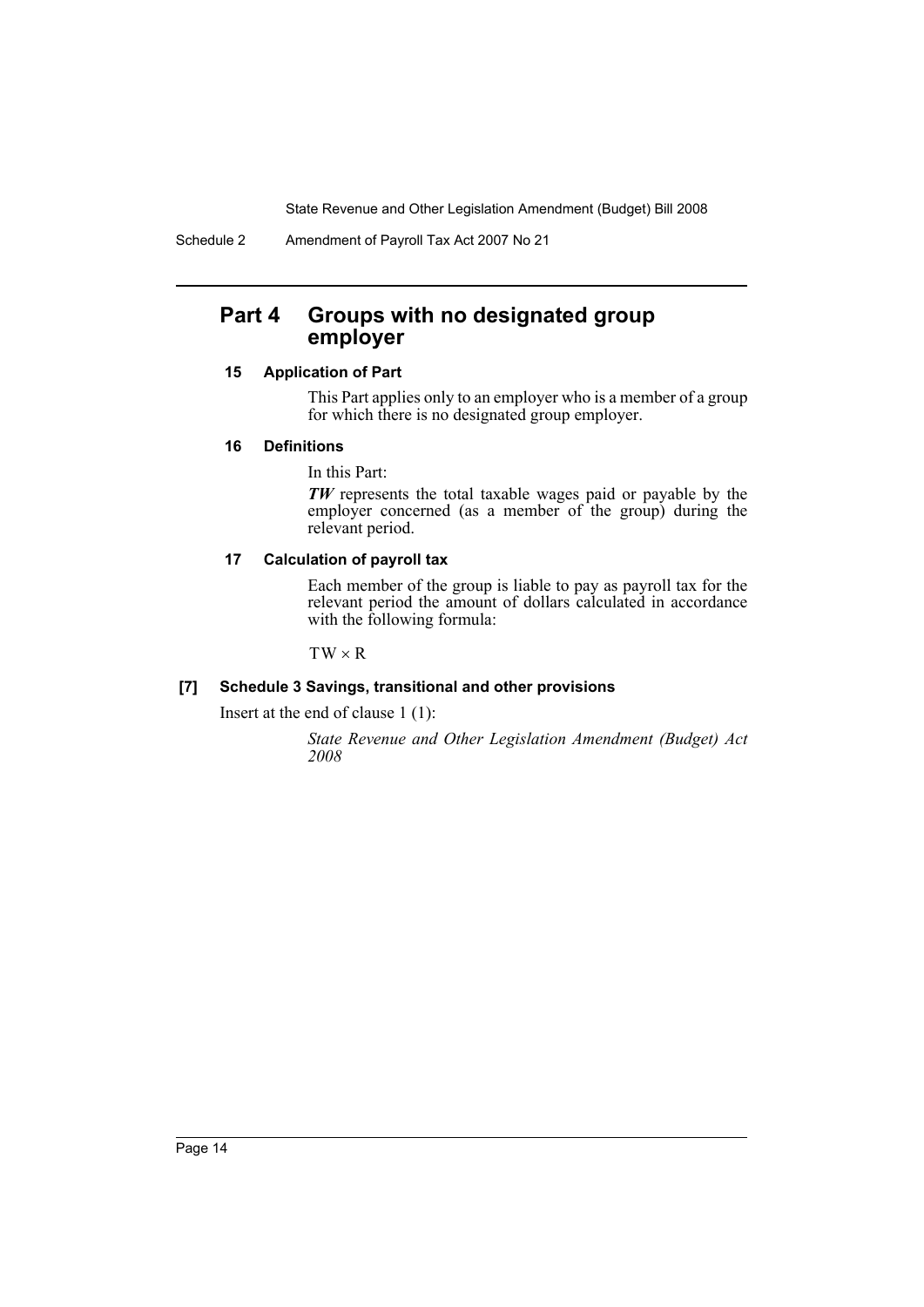Amendment of Public Finance and Audit Act 1983 No 152

# **Schedule 3 Amendment of Public Finance and Audit Act 1983 No 152**

(Section 3)

#### **[1] Section 4 Definitions**

Omit the definitions of *financial report*, *general government sector* and *the Total State Sector Accounts* from section 4 (1).

Insert the following in alphabetical order:

*consolidated financial statements* means the consolidated financial statements for the State prepared by the Treasurer under section  $6(1)$ .

*general government sector* means New South Wales agencies or activities listed or described as part of the general government sector by the Australian Bureau of Statistics (which are listed or described in accordance with international statistics conventions).

*general government sector financial statements* means the financial statements for the general government sector prepared by the Treasurer under section 6 (1).

### **[2] Section 4 (1)**

Omit paragraph (a) of the definition of *financial year*. Insert instead:

(a) the consolidated financial statements or the general government sector financial statements, means the period from 1 July to the next following 30 June,

#### **[3] Section 6**

Omit the section. Insert instead:

#### **6 Preparation of consolidated financial statements and general government sector financial statements**

- (1) As soon as practicable after the end of each financial year, the Treasurer is to prepare:
	- (a) consolidated financial statements for the State as at 30 June in that financial year, being a whole of government financial report for the State prepared in accordance with Australian Accounting Standards, and
	- (b) financial statements for the general government sector as at 30 June in that financial year, being a financial report for the general government sector prepared in accordance with Australian Accounting Standards.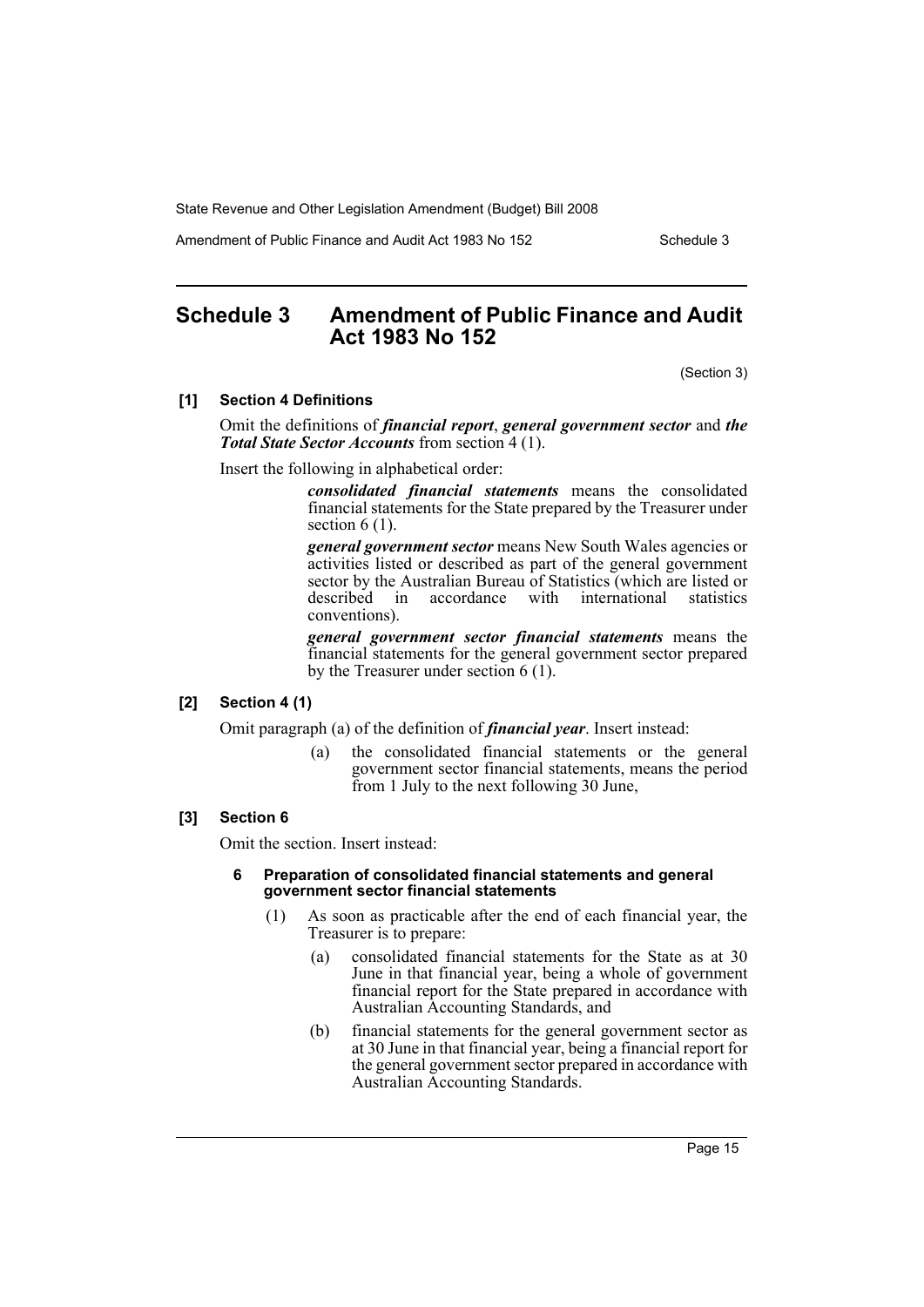- (2) The consolidated financial statements and general government sector financial statements may be presented in a single report, in such form or manner as the Treasurer may determine.
- (3) The Treasurer may combine, include or amalgamate with, or present together with, in such form or manner as the Treasurer may determine, or attach to, the statements required to be prepared under this section such other reports as the Treasurer may determine.
- (4) On or before 15 September, the Treasurer is to transmit the statements prepared under this section in relation to the preceding financial year to the Auditor-General.

#### **[4] Section 8 Monthly statements and half-yearly reviews**

Omit "GFS" in section 8 (1). Insert instead "general government sector".

#### **[5] Section 8 (2)**

Omit "and the Total State Sector Accounts".

Insert instead ", the consolidated financial statements and the general government sector financial statements".

# **[6] Section 8 (3) (a) and (b)**

Omit "GFS" wherever occurring.

# **[7] Section 9 Treasurer's directions**

Omit section 9 (2) (g). Insert instead:

(g) the preparation of the consolidated financial statements, general government sector financial statements and other financial reports,

# **[8] Section 9 (2) (k)**

Omit "program".

# **[9] Section 23A Transfers in relation to commitments**

Omit "Total State Sector Accounts" from section 23A (4).

Insert instead "consolidated financial statements".

# **[10] Section 24 Transfer of functions between Departments etc**

Omit "Total State Sector Accounts" from section 24 (5). Insert instead "consolidated financial statements".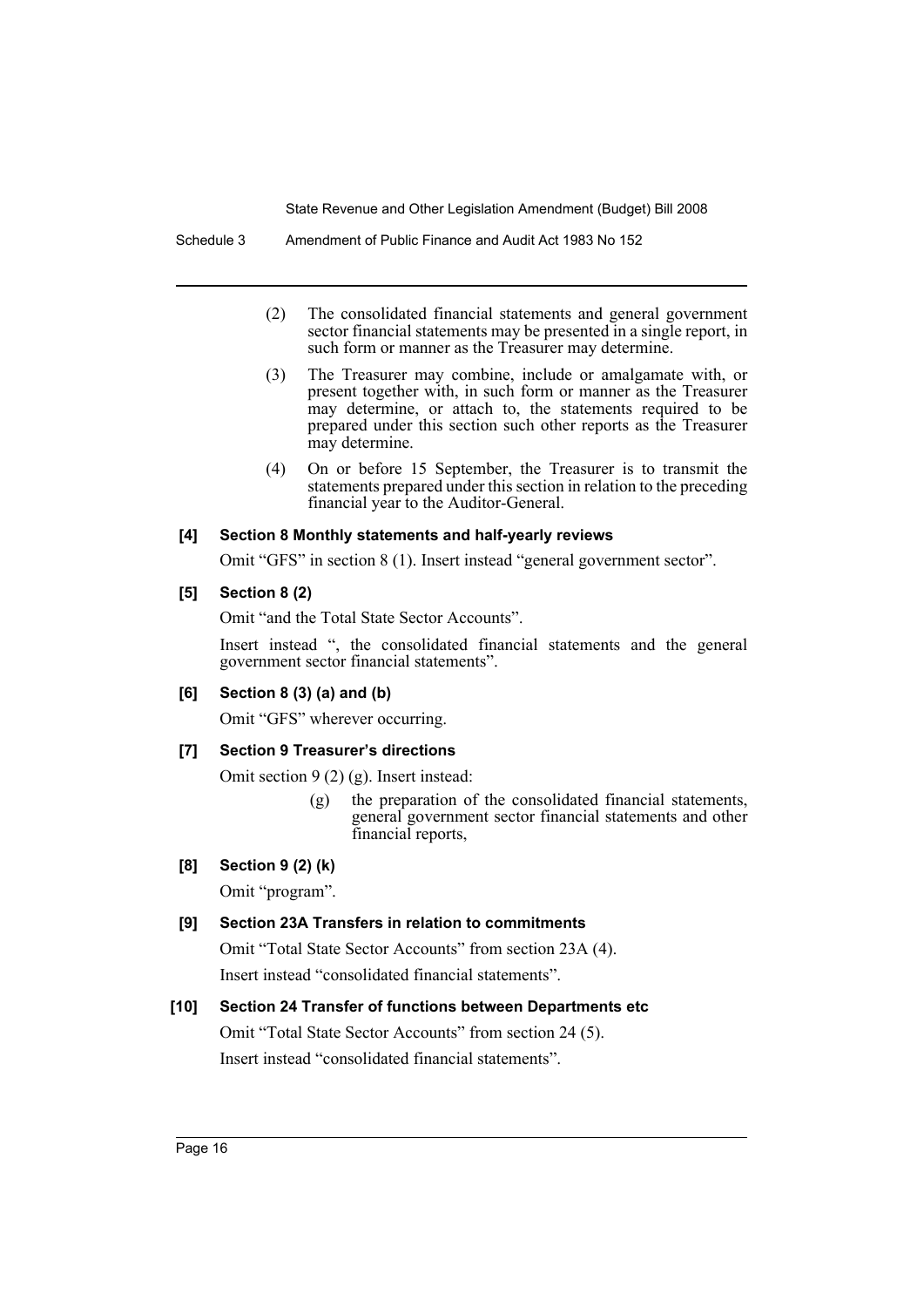Amendment of Public Finance and Audit Act 1983 No 152

### **[11] Section 27A**

Omit the section. Insert instead:

#### **27A Preparation and presentation of Budget Papers**

- (1) The Budget Papers are to be presented on a basis that covers the general government sector.
- (2) The primary financial statements in the Budget Papers are to be prepared in accordance with Australian Accounting Standards and presented in a format that accords with Australian Accounting Standards.
- (3) The Treasurer may determine that the standards referred to in subsection (2) should be departed from if the Treasurer is of the opinion that the departure is necessary in a particular case to present an accurate view of the financial position detailed in the Budget Papers.
- (4) The Treasurer is to prepare a report on any such departure containing details of, and reasons for, the departure and the report is to be tabled in each House of Parliament with the Budget Papers.
- (5) It is not necessary for the Budget Papers to be presented so as to include notes within the meaning of Australian Accounting Standards.
- (6) In this section:

*primary financial statements* in the Budget Papers means the financial statements referred to in section  $27AA(2)$  (e).

# **[12] Section 27AA Content of Budget Papers**

Omit "GFS" from section 27AA (1) and (2) (b), wherever occurring.

# **[13] Section 27AA (2) (c)**

Omit the paragraph. Insert instead:

(c) information about the results and services and total expenses of each service group,

# **[14] Section 27AA (2) (e)**

Omit section 27AA (2) (e) and (f). Insert instead:

- (e) the following financial statements:
	- (i) a statement of financial position for the general government sector,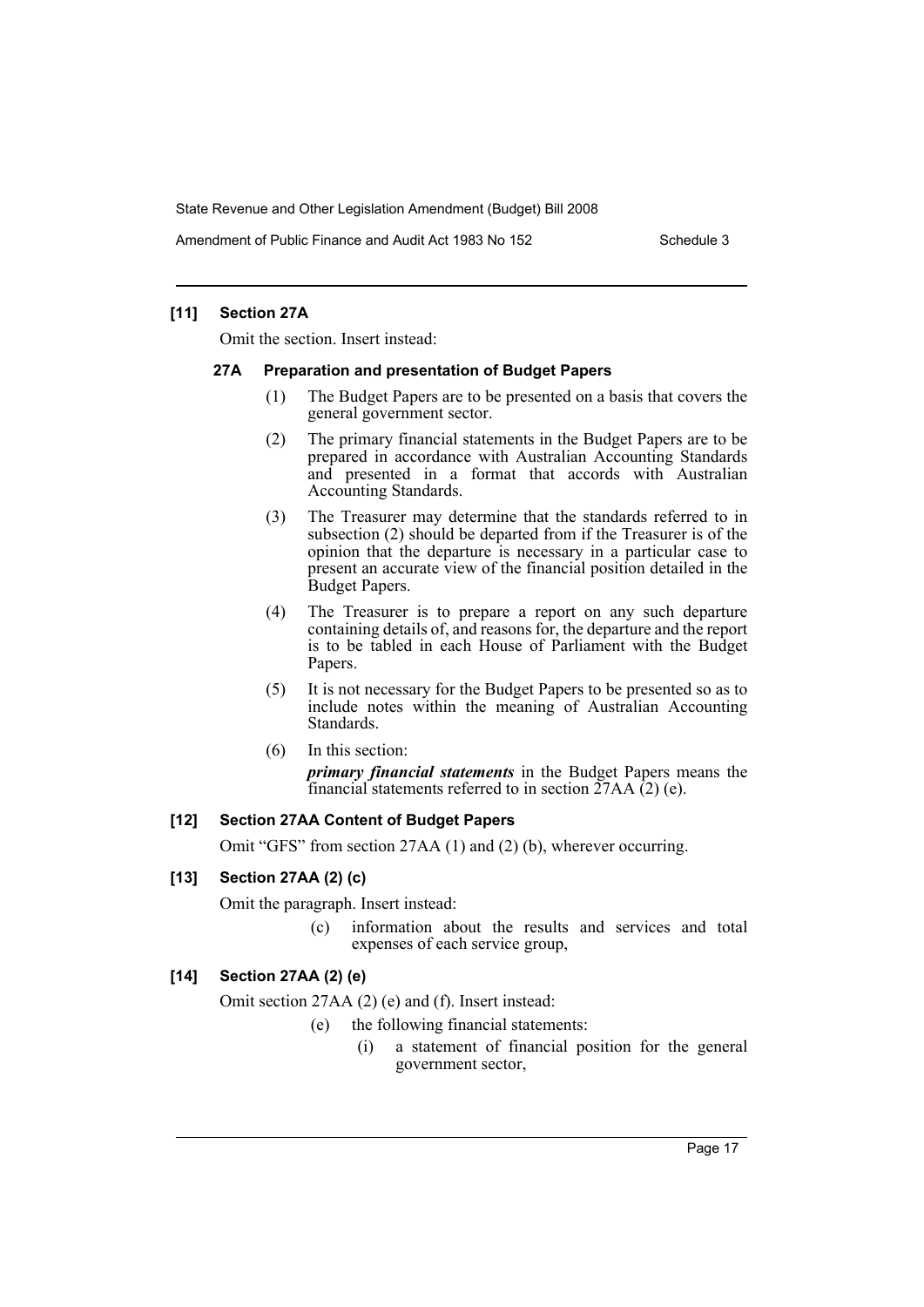- (ii) an operating statement for the general government sector,
- (iii) a cash flow statement for the general government sector.

# **[15] Section 27B The Auditor-General**

Omit "Total State Sector Accounts" from section 27B (3) (a).

Insert instead "consolidated financial statements, the general government sector financial statements".

### **[16] Section 39 Application and interpretation**

Insert after section 39 (2A):

(2B) A reference in this Division to a financial report, in relation to a statutory body, is a reference to the financial report referred to in section 41A

### **[17] Section 45A Application and interpretation**

Insert after section 45A (3):

(3A) A reference in this Division to a financial report, in relation to a Department, is a reference to the financial report referred to in section 45D.

#### **[18] Section 49**

Omit the section. Insert instead:

#### **49 Examination of consolidated financial statements and general government sector financial statements**

- (1) The Auditor-General:
	- (a) is to examine the consolidated financial statements and general government sector financial statements transmitted to the Auditor-General by the Treasurer in accordance with section 6 (4), and
	- (b) is to prepare and sign an opinion, in relation to each of those statements, as to whether the statements are properly drawn up in accordance with this Act.
- (2) If the consolidated financial statements and general government sector financial statements are presented in a single report, the Auditor-General may prepare and sign a single opinion in relation to that report.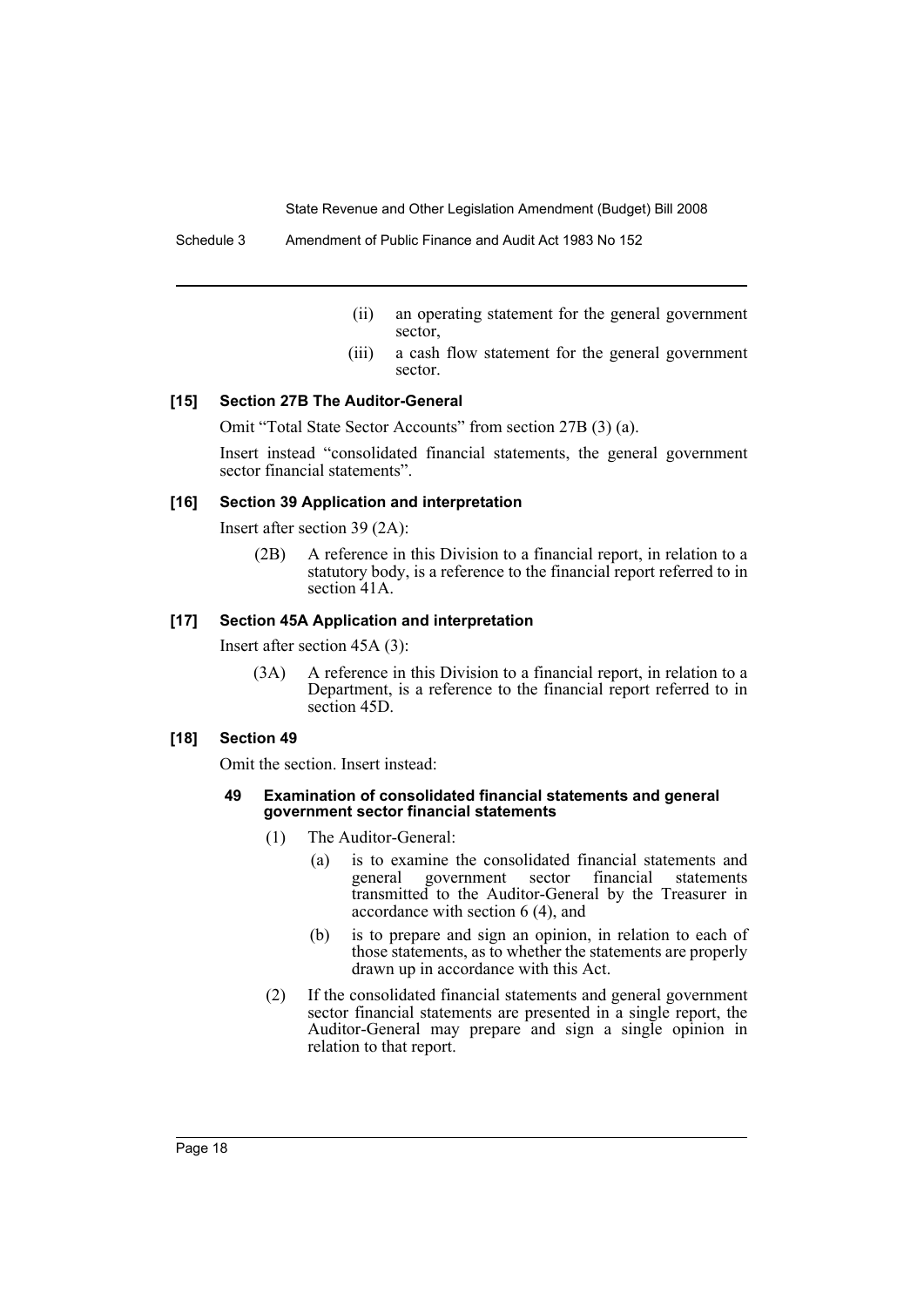Amendment of Public Finance and Audit Act 1983 No 152

- (3) On or before 22 October after receiving the consolidated financial statements and general government sector financial statements from the Treasurer, the Auditor-General is to transmit the statements and the opinion or opinions prepared under this section to the Treasurer.
- (4) Nothing in this section prevents the alteration of the consolidated financial statements or general government sector financial statements, with the approval of the Auditor-General, after being received by the Auditor-General and before being transmitted to the Treasurer.

# **[19] Section 51**

Omit the section. Insert instead:

#### **51 Presentation of financial statements and opinions to Legislative Assembly**

- (1) The Treasurer, not later than 31 October in the year following that to which the consolidated financial statements and general government sector financial statements relate, is to present those statements as audited by the Auditor-General, and the opinion or opinions of the Auditor-General as to those statements, to the Legislative Assembly.
- (2) If, at the time at which the Treasurer seeks to present the audited statements and Auditor-General's opinion to the Legislative Assembly, the Legislative Assembly is not sitting, the Treasurer is to present the audited statements and opinion to the Clerk of the Legislative Assembly to be dealt with in accordance with section 63C.

# **[20] Section 52 Auditor-General's reports**

Omit "Total State Sector Accounts" from section 52 (1) where firstly occurring.

Insert instead "consolidated financial statements and general government sector financial statements".

# **[21] Section 52 (1)**

Omit "Total State Sector Accounts" where secondly occurring.

Insert instead "statements".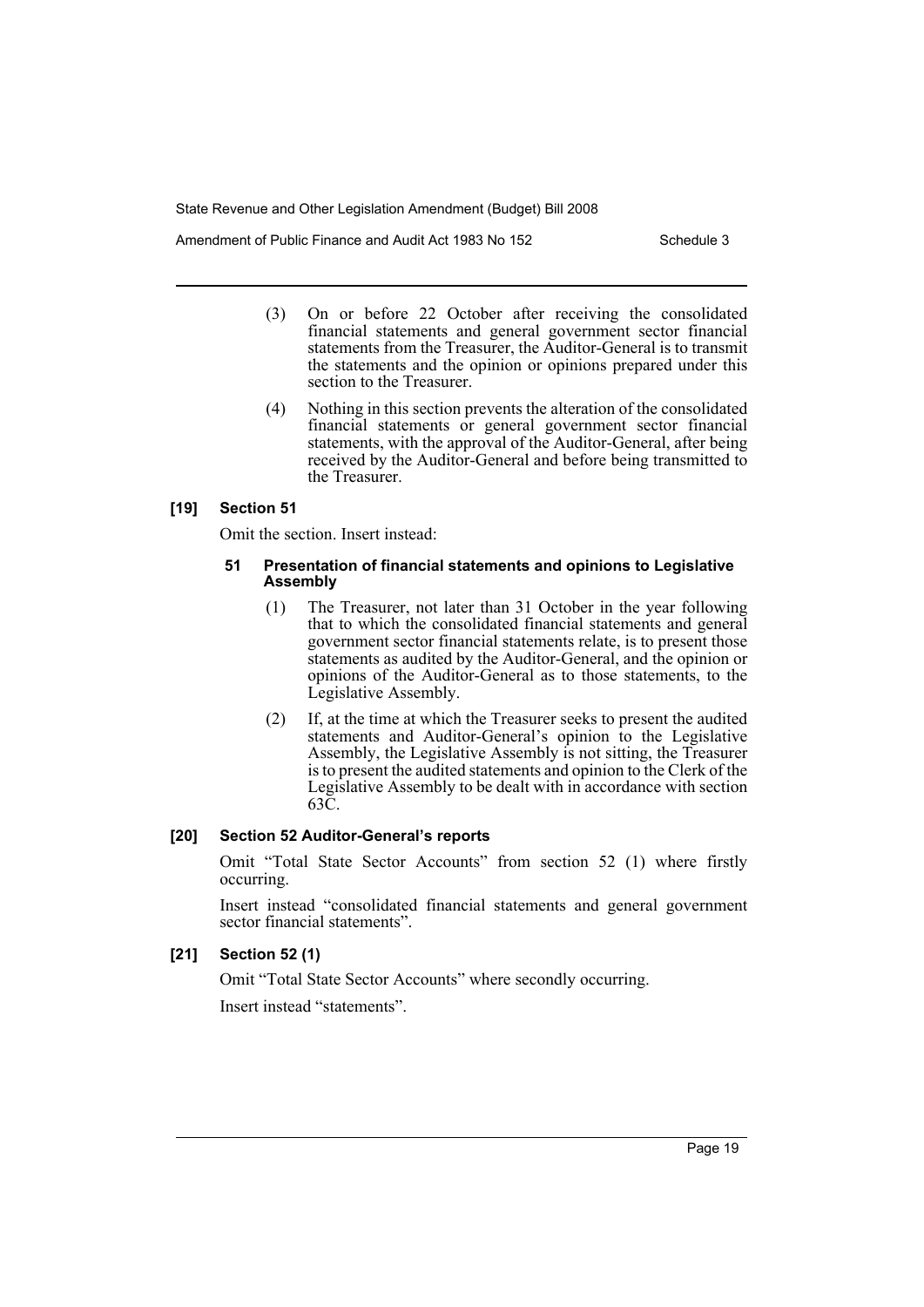Schedule 3 Amendment of Public Finance and Audit Act 1983 No 152

#### **[22] Section 52 (3)**

Omit "Total State Sector Accounts".

Insert instead "consolidated financial statements, the general government sector financial statements".

#### **[23] Section 57 Functions of Committee**

Omit "Total State Sector Accounts" from section 57 (1) (a) and (c), wherever occurring.

Insert instead "consolidated financial statements and general government sector financial statements".

#### **[24] Section 63F**

Omit the section. Insert instead:

#### **63F Status of Workers Compensation Insurance Fund**

The Workers Compensation Insurance Fund established under the *Workers Compensation Act 1987* (including the assets and liabilities of that Fund):

- (a) is not an entity under the control of the New South Wales Government for the purposes of the preparation of the consolidated financial statements under this Act, and
- (b) is not part of the general government sector for the purposes of this Act or the *Fiscal Responsibility Act 2005*.

#### **[25] Schedule 4 Savings, transitional and other provisions**

Insert at the end of clause 1 (1):

*State Revenue and Other Legislation Amendment (Budget) Act 2008*

# **[26] Schedule 4, Part 6**

Insert after Part 5:

# **Part 6 Provisions consequent on enactment of State Revenue and Other Legislation Amendment (Budget) Act 2008**

# **14 Application of amendments**

(1) The amendments made to this Act by the *State Revenue and Other Legislation Amendment (Budget) Act 2008* apply only in respect of the Budget Papers, consolidated financial statements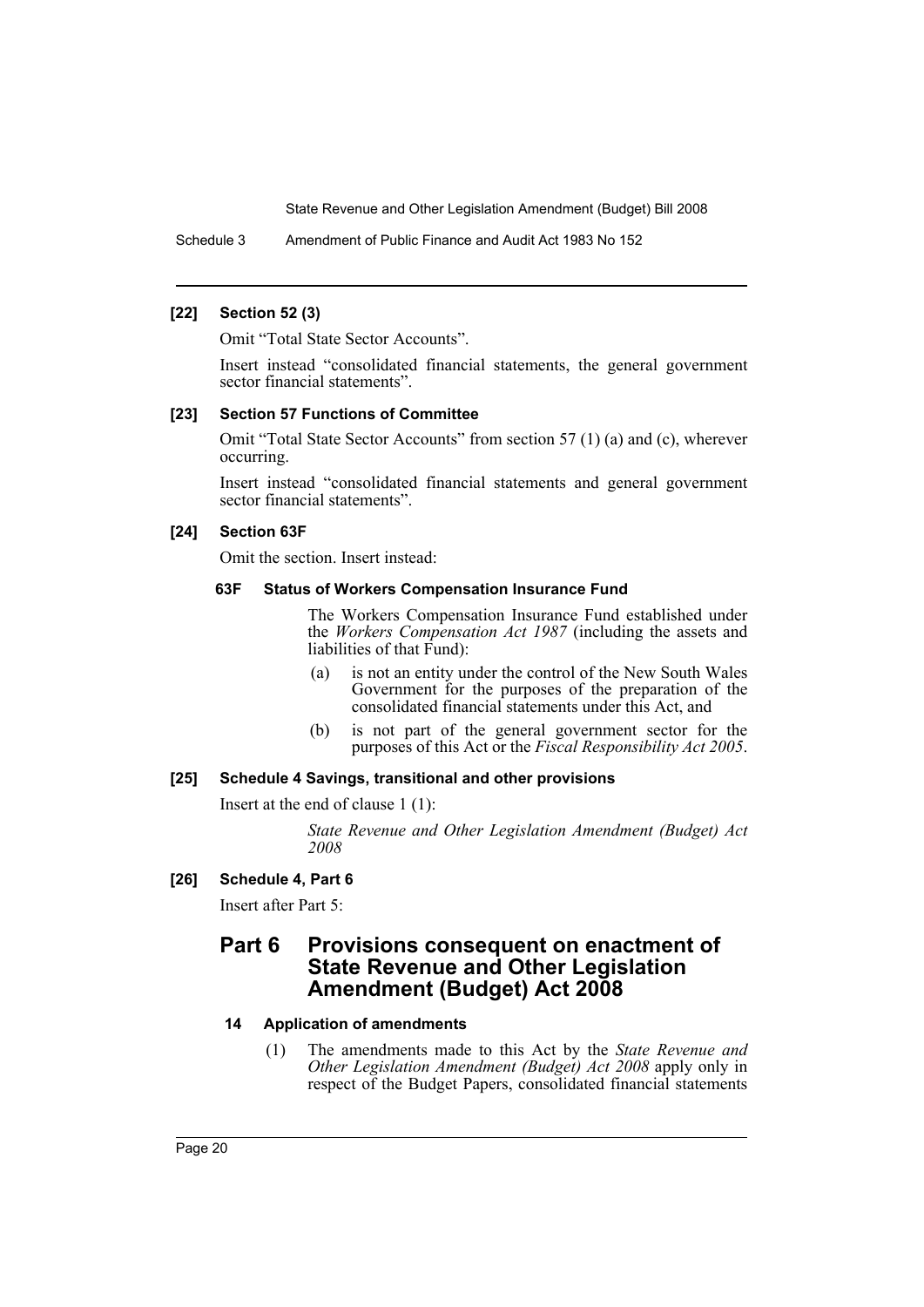Amendment of Public Finance and Audit Act 1983 No 152 Schedule 3

and general government sector financial statements for the financial year commencing on 1 July 2008 and the following financial years.

- (2) This Act, as in force immediately before the amendments made by the *State Revenue and Other Legislation Amendment (Budget) Act 2008*, continues to apply in respect of the Total State Sector Accounts for the financial year commencing 1 July 2007.
- (3) The amendments made to section 8 of this Act by the *State Revenue and Other Legislation Amendment (Budget) Act 2008* do not apply in respect of a monthly statement referred to in that section for a month before July 2008.